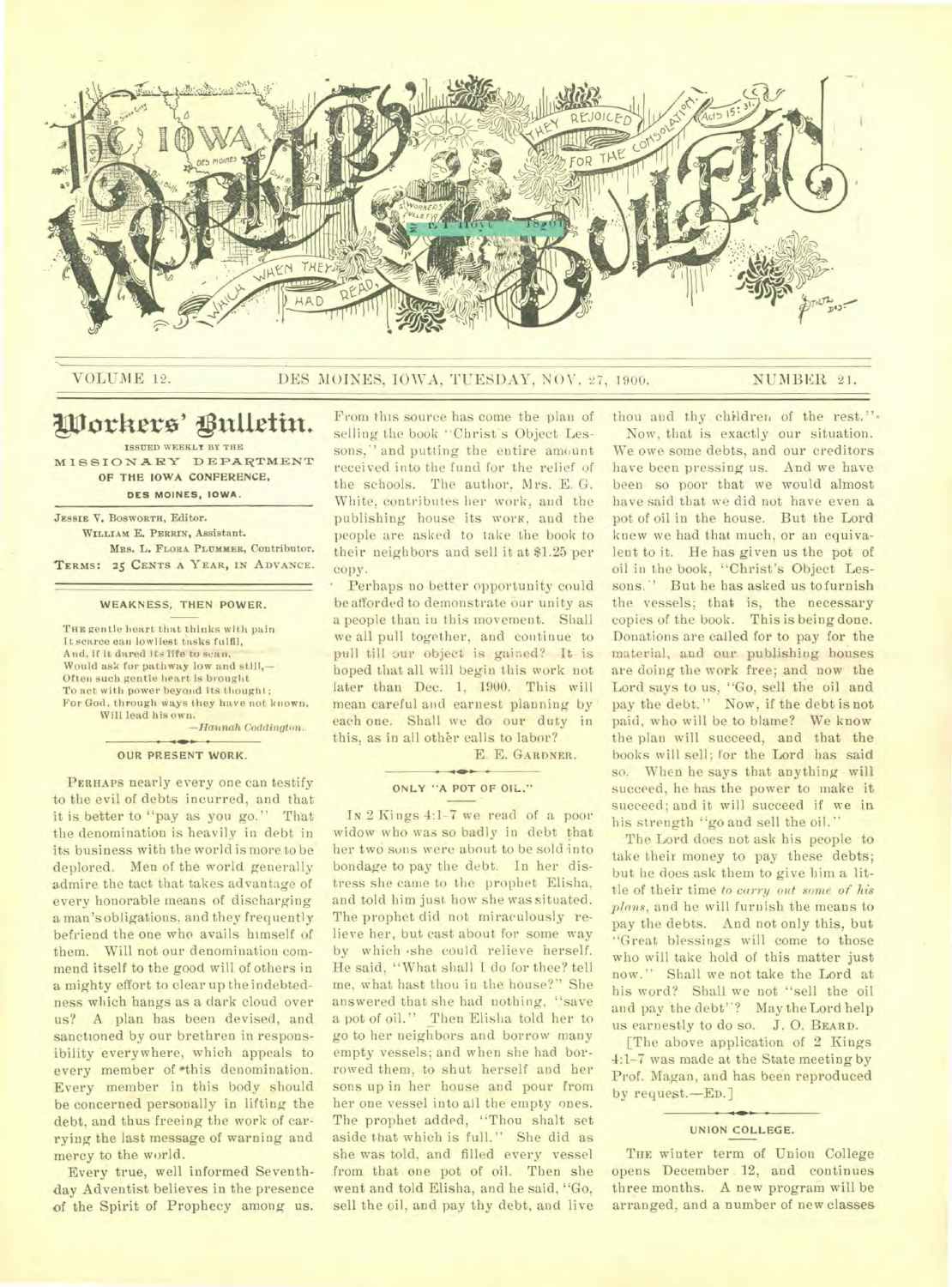started. For a large number of our young people this is the most favorable time to attend school,—with many the only time,—and no one who can possibly come should miss the opportunity.

A few months, or even weeks, spent at the College this winter may prove the turning point in many a young person's life. The privilege of becoming acquainted and associating with college teachers and students, is of great value to a young person. High ideals are constantly held before them, both in class room and in general meetings and exercises; and during the winter term special advantages are offered. The common branches are taught, and students may be classified from the seventh grade up.

The expenses are made as low as possible. Tuition is \$3.50 per month; a furnished room can be rented for about \$.75 per week, two in a room; board is furnished at the College dining hall on *the* European plan at about the cost of the food, each student paying for only what he eats. Any one desiring to room in the College home will have to give several days' notice before coming.

Come, planning to do faithful work, expecting rich blessings, and you will<br>not be disappointed. A few more not be disappointed. Year Books can be had for the asking. Write to W. T. Bland, College View, Nebraska.

#### CONSTITUTION OF UNITED SOCIETY OF ADVENTIST YOUTH.

#### ARTICLE I. **NAME AND OBJECT.**

This organization shall be called Tug UNITED outers or Apyentust Yourn. The object SOCIETY OF ADVENTIST YOUTH. shall be to encourage self improvement, and to do Christian work, notoyly for those who profess to be Sabbath-keepers, but also for those not of our faith.

#### ARTICLE II. **MEMBERSHIP.**

(1) The members shall be of three classes: Active, Associate, and Interested.

(2) The Active members of this organization shall consist of all the youth in good membership of the S. **D.** Adventist church, and who professedly have an earnest love for Christ. They shall have power to vote and hold office.

All youth of merit, though neither church members nor professed Christians, who desire to improve according to the standard of the organization. may become Associate members. They will not vote nor hold office. It is expected that Associate members will in time become Active members. They are expected habitually to attend the meetings.

(4) All persons, though no longer young, who love and fear God, and who have an experience in the work and wish to be connected with the organization, may become Interested members. It is desirable that they be present at the business meeting, to aid by their counsel. They are entitled to the privilege of voting, though not expected to hold office, and to them the organization may look for financial support.

## ARTICLE **III. OFFICERS.**

#### A. Officers *end Committees.*

(1) The officers of this society shall be a President, Vice-president, Secretary, Treasurer, and Corresponding Secretary.

(2) To assist in furthering the work, there shall be an Invitation Committee. to consist of three to five members. There shall also be an Executive Committee. The Invitation Committee shall report at the regular business meeting or at any meeting of the society. when called upon by the President.

#### B. *Duties of Officers.*

(I) The President shall preside over the regular meetings. He is expected to exercise a watch-citre over all interests, and to see that all officers and committees perform the duties devolving upon them.

(2) The Vice-presidentshall assist the President, and perform his duties when he is absent. (3) The Secretary shall keep a record of the members, using separate lists; correct it from time to time, and preserve all documents pert tining to the society; also correspond with absent members and inform th mot their standing in the organization; also notify persons elected to office or to committees, and do so in writing if necessary. In small societies he shall also perform the duties of the Corresponding Secretary.

(4) The Treasurer shall keep safely all the monies belonging to the organization, and pay out only such sums as voted by the organization.

(5) The Corresponding Secretary shall carry on correspondence between local societies and with the State organization, also with missionaries in foreign fields, and shall present matters of interest from these sources to the local society.

#### C. *Duties of Committees.*

(I) Invitation Committee. It shall be the duty of this committee to seek for new members to the society, to acquaint them with Its work and with other members, and to affectionately look after their interest and standing. It shall propose to the society one week before action the names of those whom they deem fit, and who wish, to become members.<br>(2) Executive Committee. This committee

Executive Committee. shall consist of the elder of the church, the Sabbath-school superintendent. the officers of the society, and the chairman of the preceding committee. Its duty shall be to plan for the whole work, and appoint the special prayer and consecration meeting. Alt matters demanding debate shall first be brought before It, and all discussion of proposed measures shall take place before this committee and not before the society. In small societies it shall also perform the duties of the Invitation Committee.

#### ARTICLE IV. MEETINGS.

**(I)** Improvement meeting. The object of this meeting shall be to provide the members opportunity to give a reason for the hope that is within them, and to take part in such missionary enterprises as will prepare them to sound forth God's message to the world. This meeting shall be held monthly.

(2l Consecration meeting. Once eaoh month a consecration, or experience. m eating shall be held. When the roll may be called, and each active member speak concerning his progress in the Christian life, or renew his vows of consecration.

(3) Business meetings will be held at the discretion of the Executive Committee.

ARTICLE V. **WITHDRAWAL OF MEMBERS.** 

Any member who wishes to withdraw from the society shall state the reasons to the Invitation Committee and elder; and if the reasons seem sufficient. he may withdraw.

A RTICLE **VI. RELATION TO THE CHURCH.** 

This society being a part of the church, shall be in all things subject to it through its proper channels of authority.

#### ARTICLE VII. **AMENDMENTS.**

Amendments to this constitution shall require a majority vote of the active membership, the amendment having been read to the organization at a previous meeting and deposited with the Secretary.

# FIELD REPORTS.

## AMONG THE CHURCHES.

AFTER our good State meeting we first visited the company at Story City. We held two good meetings at Ames, and visited each family. From there we went to Nevada. In our meetings there the Lord came very near by his Spirit and blessed us. We find our brethren and sisters all willing to help in the movement to relieve the situation of our schools, and we realize very much of God's blessing in this work.

> J. W. DORCAS, N. C. BERGERSEN.

#### IOWA CITY.

ELD. C. A. WASHBURN met with us in quarterly meeting service November 3 and 4. We had a large attendance, and as we celebrated the ordinances the Spirit of the Lord came in and' we were made to rejoice in his love. Three united with the church, and were buried with the Lord in baptism. We are of good courage to press onward in the Lord's work, that when our Master comes, we may hail him with joy.

LEVA WILSON, *Clerk.* 

## ALBATON.

**THE** members of our little company live from three to eight miles apart, but nearly all meet every Sabbath, unless the weather is very stormy. We usually conduct the second- and fourth-Sabbath missionary meetings, following the program as nearly as possible. Although not able to meet often for Christian help work, we can do this work at home and in our different neighborhoods; and we fill a box once in a while to send to other needy places. We have taken eighty-five copies of the Outlook *Signs* to sell, and we heartily recommend this number as a very valuable and good selling paper. Two of us have ten copies each of "Christ's Object Lessons." We believe that our Lord is in this movement, and by his help we expect to sell them all. We all realize to a certain extent the great work to be done, and may we realize it to a greater degree, and each one put his shoulder to the wheel and lift. 0, that we may all remember each other at the throne of grace, and may the blessing of the Lord rest upon us.

## MRS. MAE DROWN.

"WHOM the Lord loveth he chasteneth.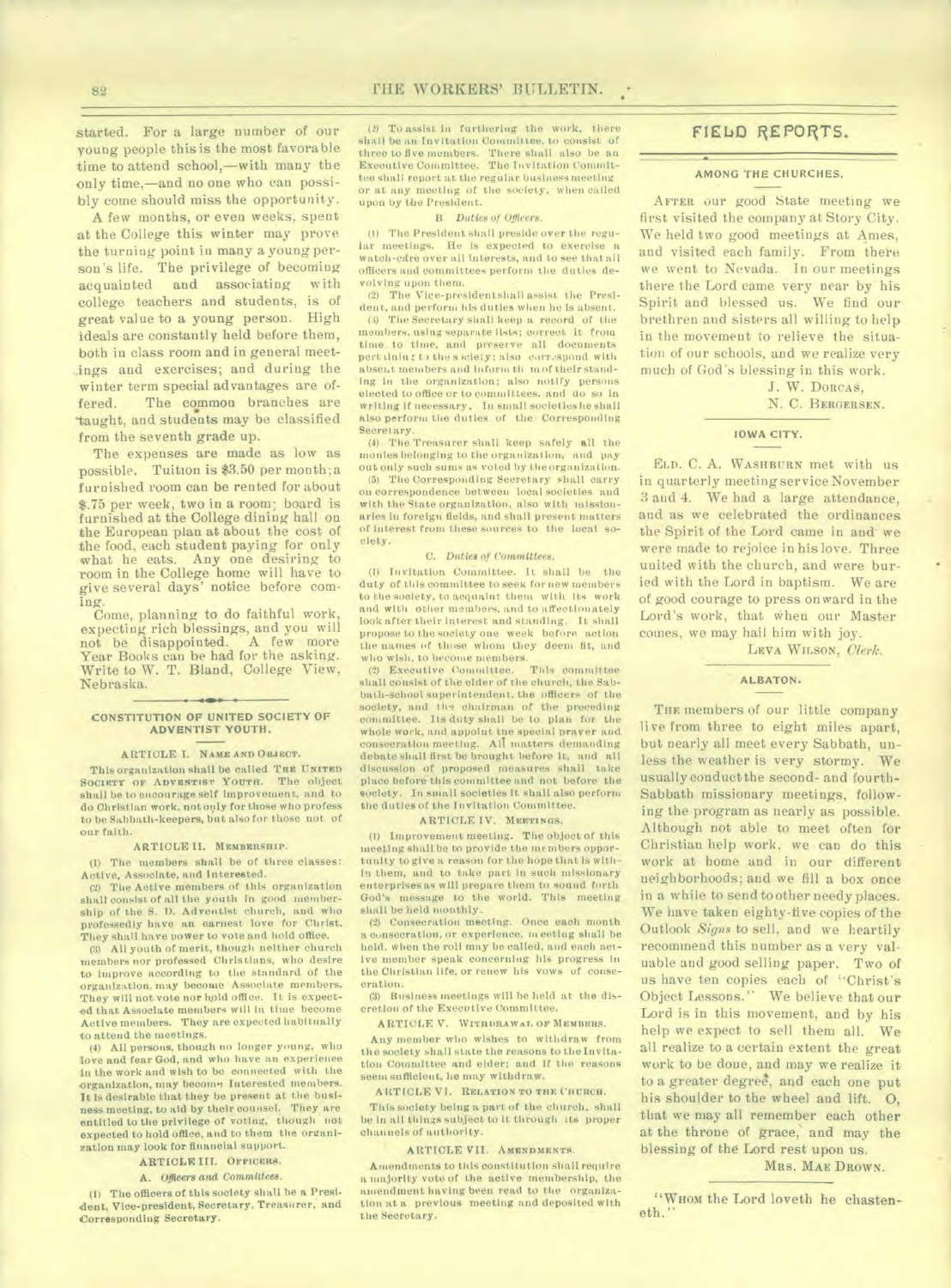## **OBITUARY.**

COY.-Died at Sigourney, Iowa, Oct. 30, 1900. of asthma and congestion of the lungs. Myrtle May •Coy, aged 17 years, 8 months, and 28 days.

Myrtle was never strong, but she pa tiently bore her affliction, and gave evidence in her life that she knew Jesus, for she often talked to him in prayer. A severe cold was the immediate cause •of her death. She was taken very sick in the morning and died at 3:15 P. M. Myrtle May is missed by her parents, three brothers, one sister, relatives, and friends, her death breaking the family circle. Services were conducted by the writer in our church at Sigourney. WILLIS M. ADAMS.

**CONDERT.-Died** at the hospital of the Iowa Soldiers' Home, Marshalltown, Iowa, Nov. 3, 1900, Abraham Condert, aged 74 years.

He was born in Switzerland, and early in life came to the United States, settling in Hardin county, Iowa. In 1863 he responded to the call of his country for volunteers, and remained in the army till the close of the war. About twenty-five years ago he embraced present truth. During his twelve years' residence at the Home .he was a member of the church at Marshalltown, and by that little company his death is deeply felt. His rec ord in the army and in the Home is without a blot; he was a respected citizen, a true friend, and a consistent Christian. Like Barnabas "he was a good man," and like Dorcas "was full of good works and almsdeeds." For several years he was seriously afflicted, buthe bore his sufferings with meekness and resignation. Funeral exercises were conducted by the writer in the Home chapel in the presence of a large congregation. The theme was the second coming of Christ, based on a part of Luke 21. J. H. VAN DEVER.

# THE BOOK WORK.

#### "LIKE THE LEAVES OF AUTUMN."

IN front of our house stand two large oak trees. This morning as I swept from the front steps the leaves that had accumulated during the night, I could not help thinking of the words of Sister White, "like the leaves of autumn." The leaves were everywhere, here and there, one in a place, while in the corners and out-of-the-way places there were hundreds piled up together. I tried to sweep them off; but as I swept, the leaves continued to fall, and finally

I gave it up. But I could notforget the lesson,—the simile is so striking. While in some instances a single tract may be sufficient to lead the honest in heart to the truth, often it will require a piling up of our tracts and periodicals to accomplish the work. Aud, as some of the leaves lay around all winter in the fence corners and sheltered places, so these papers may lay on some shelf or stand for months, and then be taken up and read and believed to the saving of the entire household. Some may be swept up and burned, but let the scattering be as the leaves of autumn; where one is destroyed, drop two. As the fall rains loosen the stems that keep the leaves from falling, O may the latter rain so dampen and loosen our love of money, which is the stem that holds our books and papers on the shelves, that we shall give, and give until we feel it, that the good work may go on and not a home be left without at least some of our good books. Then the whole earth will be lighted with the glory of the third angel's message, the Lord will come in the clouds of heaven, and we shall ever after be with the Lord.

#### MRS. L. W. BEARDSLEY.

#### CANVASSING REPORT FOR WEEK END-ING NOV. 16, 1900.

| Hrs. Ord. Val. Helps.<br>THE COMING KING.<br>Phebe Vosburg 14 1 \$ 1.00<br>\$1.50<br>Cora M. Davis  13 2 2.00<br>2.00<br>Christine Henricksen20 8 8.00 |  |  |  |  |  |  |  |
|--------------------------------------------------------------------------------------------------------------------------------------------------------|--|--|--|--|--|--|--|
|                                                                                                                                                        |  |  |  |  |  |  |  |
|                                                                                                                                                        |  |  |  |  |  |  |  |
|                                                                                                                                                        |  |  |  |  |  |  |  |
|                                                                                                                                                        |  |  |  |  |  |  |  |
|                                                                                                                                                        |  |  |  |  |  |  |  |
| Susan Haskell  17 2 2.00                                                                                                                               |  |  |  |  |  |  |  |
| COMING KING AND HERALDS OF MORNING.                                                                                                                    |  |  |  |  |  |  |  |
|                                                                                                                                                        |  |  |  |  |  |  |  |
| COMING KING AND PERIL OF REPUBLIC.                                                                                                                     |  |  |  |  |  |  |  |
| J. F. Stenberg30 12 \$11.25 \$3.00                                                                                                                     |  |  |  |  |  |  |  |
| FROM EDEN TO EDEN.                                                                                                                                     |  |  |  |  |  |  |  |
|                                                                                                                                                        |  |  |  |  |  |  |  |
| PROPHECIES OF JESUS.                                                                                                                                   |  |  |  |  |  |  |  |
|                                                                                                                                                        |  |  |  |  |  |  |  |
| DANIEL AND REVELATION AND HOME HAND BOOK.                                                                                                              |  |  |  |  |  |  |  |
| Edward Everett 6 2 \$7.00 \$.75                                                                                                                        |  |  |  |  |  |  |  |
| MISCELLANEOUS.                                                                                                                                         |  |  |  |  |  |  |  |
|                                                                                                                                                        |  |  |  |  |  |  |  |
| DELIVERIES.                                                                                                                                            |  |  |  |  |  |  |  |
| Books, Value, Helps, Lost,                                                                                                                             |  |  |  |  |  |  |  |
| Edward Everett 1 \$ 2.50                                                                                                                               |  |  |  |  |  |  |  |
| Lewis Hilliard  1 1.75                                                                                                                                 |  |  |  |  |  |  |  |
| 1.                                                                                                                                                     |  |  |  |  |  |  |  |
| Susan Haskell 2 2.00                                                                                                                                   |  |  |  |  |  |  |  |
| 2.00                                                                                                                                                   |  |  |  |  |  |  |  |
| Cora M. Davis  1 1.00                                                                                                                                  |  |  |  |  |  |  |  |
| Phebe Vosburg $2 \quad 2.0$                                                                                                                            |  |  |  |  |  |  |  |
| SUMMARY,                                                                                                                                               |  |  |  |  |  |  |  |
| 10                                                                                                                                                     |  |  |  |  |  |  |  |
| 45 <sup>2</sup>                                                                                                                                        |  |  |  |  |  |  |  |

|  |  |  |  | $45^{\circ}$ |
|--|--|--|--|--------------|
|  |  |  |  |              |
|  |  |  |  |              |
|  |  |  |  |              |
|  |  |  |  |              |
|  |  |  |  |              |

"FORGIVENESS of sin is the first step; freedom from it, the final one."

**THE SABBATH-SCHOOL.** 

**CONDUCTED BY MRS. JESSIE** L. **ADAMS.** 

## **THE WINNING TEACHER.**

1. His manner must be *earnest.* If we would have the children believe what we say, we must speak as if *we*  believed it ourselves. Levity will have no place in our hearts; yet we will not be gloomy. Religion should be a joy to the teacher, and he should thus recommend it to his class.

2. His teaching must be *interesting.*  He has the most interesting book in all, the world to go to for subjects; let him not spoil the lessons. Both subject and manner must be interesting. The teaching should be illustrative.

3. He must be *simple.* Few teachers are sufficiently so. His words should be familiar ones; his lessons should be great truths in simple words. His subject must be studied.

4. He should be *systematic.* Let him lead his class step by step. Let each lesson have some connection with the one that preceded it.

5. He should be *truthful.* He should never for the sake of embellishing his lesson, depart from truth.

6. He must be *observant,* watching the effect his lesson is producing, noticing fatigue and listlessness, detecting inattention and mischief, and then bringing all his powers to remedy the evil, not so much by way of reproving the children as by attention to his manner of teaching.

But a winning teacher must do more than teach. He should visit the children during the week at their homes, and acquaint himself with their parents, endeavoring to awaken them to a true sense of their responsibility as parents. Whenever he sees his pupils, he should greet them with a smile. They should feel that the teacher is their friend. This is no overdrawn character, but one that has been exemplified in real life. If we do not possess the traits mentioned, we must endeavor to acquire them. We must pray and seek for personal holiness; study the best models of teaching; give ourselves thoroughly to the work, and we shall be successful. The great model to be studied is that one presented in the gospel; the distinctive features of Christ's methods can not be too closely followed by those who teach in his name.